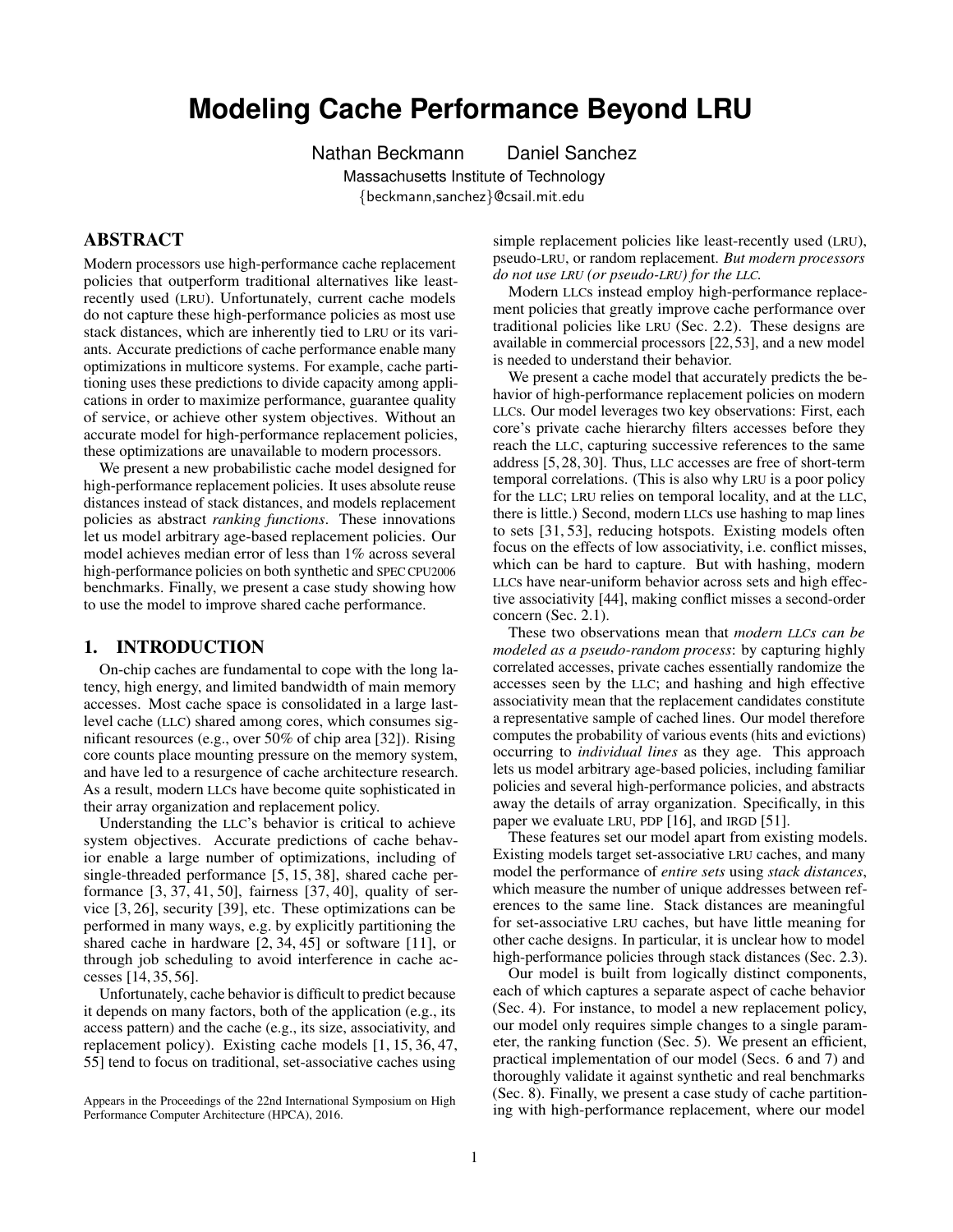enables performance gains far exceeding those of cache partitioning or high-performance replacement alone [\(Sec. 9\)](#page-10-0). In summary, we offer an efficient way to predict the performance of high-performance policies, allowing them to enjoy the many benefits that prior work has demonstrated for LRU.

# 2. BACKGROUND

We first review the relevant background in modern LLC architecture, replacement policies, and cache modeling.

#### <span id="page-1-1"></span>2.1 Modern cache architecture

Modern processors feature multilevel cache hierarchies. Each core has one or two levels of small, fast, private caches (L1 and L2). These are backed by a much larger last-level cache (LLC) that contains the bulk of cache capacity.

Cache architecture varies greatly across levels. The purpose of the private levels is to cache the program's most frequently accessed data at low latency and high bandwidth, so they are kept small and simple—and therefore fast. Specifically, they adopt a familiar, set-associative architecture and use simple replacement policies like pseudo-LRU.

The cache architecture is more sophisticated at the LLC. Since off-chip misses are very expensive, various caching techniques are attractive for the LLC that are a poor design for the private levels. The most significant change is the replacement policy, discussed in detail below. In addition, the LLC adopts an array organization that ensures high effective associativity. For instance, by hashing addresses before indexing the array, the cache pseudo-randomly spreads accesses across sets and reduces conflicts [\[31,](#page-11-26) [32,](#page-11-0) [49,](#page-11-30) [53\]](#page-11-23). Other designs further increase effective associativity without adding ways. For instance, skew-associative caches [\[48\]](#page-11-31) and zcaches [\[44\]](#page-11-27) use a different hash function for each way, mixing replacement candidates across sets.

For the purposes of cache modeling, there are two important implications. First, private caches capture most "hot" data, so the LLC's access stream is stripped of short-term temporal correlations: a second access to the same line requires that the line be first evicted from the L1 and L2. Second, since modern LLCs use hashing and achieve high effective associativity, replacement candidates form a representative sample of cached lines [\[5,](#page-11-1) [41,](#page-11-6) [44\]](#page-11-27). Details of array organization, which have been the focus of prior studies [\[1,](#page-11-18)[15,](#page-11-2)[36,](#page-11-19)[47,](#page-11-20)[55\]](#page-11-21), are relatively unimportant in modern LLCs. Our model leverages this insight by modeling replacement as a probabilistic process affecting individual lines, not sets.

# <span id="page-1-0"></span>2.2 Replacement policies beyond LRU

The largest single difference between the traditional caches targeted by existing models and modern LLCs is the replacement policy. Traditional replacement policies (e.g., LRU, pseudo-LRU, least-frequently used, or random) all perform poorly at the LLC because private caches filter out most locality [\[28\]](#page-11-24). LRU is the most common, but has common performance pathologies. For instance, when an application's working set does not fit in the cache, LRU causes thrashing and performance cliffs; e.g., iterating sequentially over a 1 MB array gets zero hits with less than 1 MB of cache, but every access suddenly hits at 1 MB.

Such pathologies are avoided in the optimal replacement

policy, Belady's MIN [\[8,](#page-11-32) [36\]](#page-11-19), which relies on a perfect oracle to replace the line that will be reused furthest in the future. Prior work has proposed many mechanisms that improve on LRU and attempt to emulate optimal replacement. We observe that, details aside, they use three broad techniques:

- Recency: Recency prioritizes recently used lines over old ones. LRU uses recency alone, leading to its pathologies (e.g., thrashing). Most high-performance policies combine recency with other techniques.
- Protection: When the working set does not fit in the cache, some policies protect a portion of the working set against eviction to avoid thrashing. This is equivalent to *thrashresistance* [\[23,](#page-11-33) [42\]](#page-11-34).
- Classification: Some policies divide accesses into separate classes, and treat lines of each class differently. For example, several policies classify lines as either reused or non-reused [\[23,](#page-11-33)[30\]](#page-11-25). Classification works well when classes have markedly different access patterns.

For instance, DIP [\[42\]](#page-11-34) enhances LRU by dynamically detecting thrashing using set dueling, and protects lines in the cache by inserting most lines at low priority in the LRU chain. DIP inserts a fixed fraction of lines ( $\varepsilon = 1/32$ ) at high priority to avoid stale lines. DRRIP [\[23\]](#page-11-33) classifies between reused and non-reused lines by inserting lines at medium priority, includes recency by promoting lines on reuse, and protects against thrashing with the same mechanism as DIP. SHiP [\[54\]](#page-11-35) extends DRRIP with more elaborate classification, based on the memory address, program counter (PC), or instruction sequence. Instruction-based reuse distance prediction [\[27\]](#page-11-36) uses PC-based classification, but does not do protection. PDP [\[16\]](#page-11-28) decides how long to protect lines based on the reuse distance distribution, improving on DIP, but does not do classification. SDBP [\[29\]](#page-11-37) and PRP [\[13\]](#page-11-38) predict the probability candidates will hit and prioritize those that are more likely. Finally, IRGD [\[51\]](#page-11-29) adapts its policy to the access stream, ranking lines according to their harmonic expected reuse distance. The policies we consider are described in greater detail in [Sec. 5.1.](#page-5-1)

Most of these policies are age-based: lines enter the cache at a given priority, which changes over time according to how long the line has been in the cache. However, the policies vary in details. PDP, PRP, and IRGD directly count the number of accesses since a line was last referenced, while DRRIP and SHiP use a clever aging mechanism that allows them to rank lines using fewer bits in hardware. Our model targets arbitrary age-based policies, and we age lines by the number of accesses since their last reference (like PDP, PRP, and IRGD).

No prior work gives a general way to predict these policies. DIP gives a simple performance analysis on a single access pattern (the scanning pattern discussed above), but does not consider performance on realistic access patterns, nor does their analysis generalize to such cases. PDP employs an analytical model to choose for how long to protect lines in the cache. PDP's model is simple, but it is inaccurate on common access patterns [\(Sec. 8.1\)](#page-8-1). Moreover, even if it were accurate, it is limited to modeling protecting distances, and therefore does not solve the general problem of modeling high-performance cache replacement.

## <span id="page-1-2"></span>2.3 Cache modeling

Most prior work has developed analytical cache models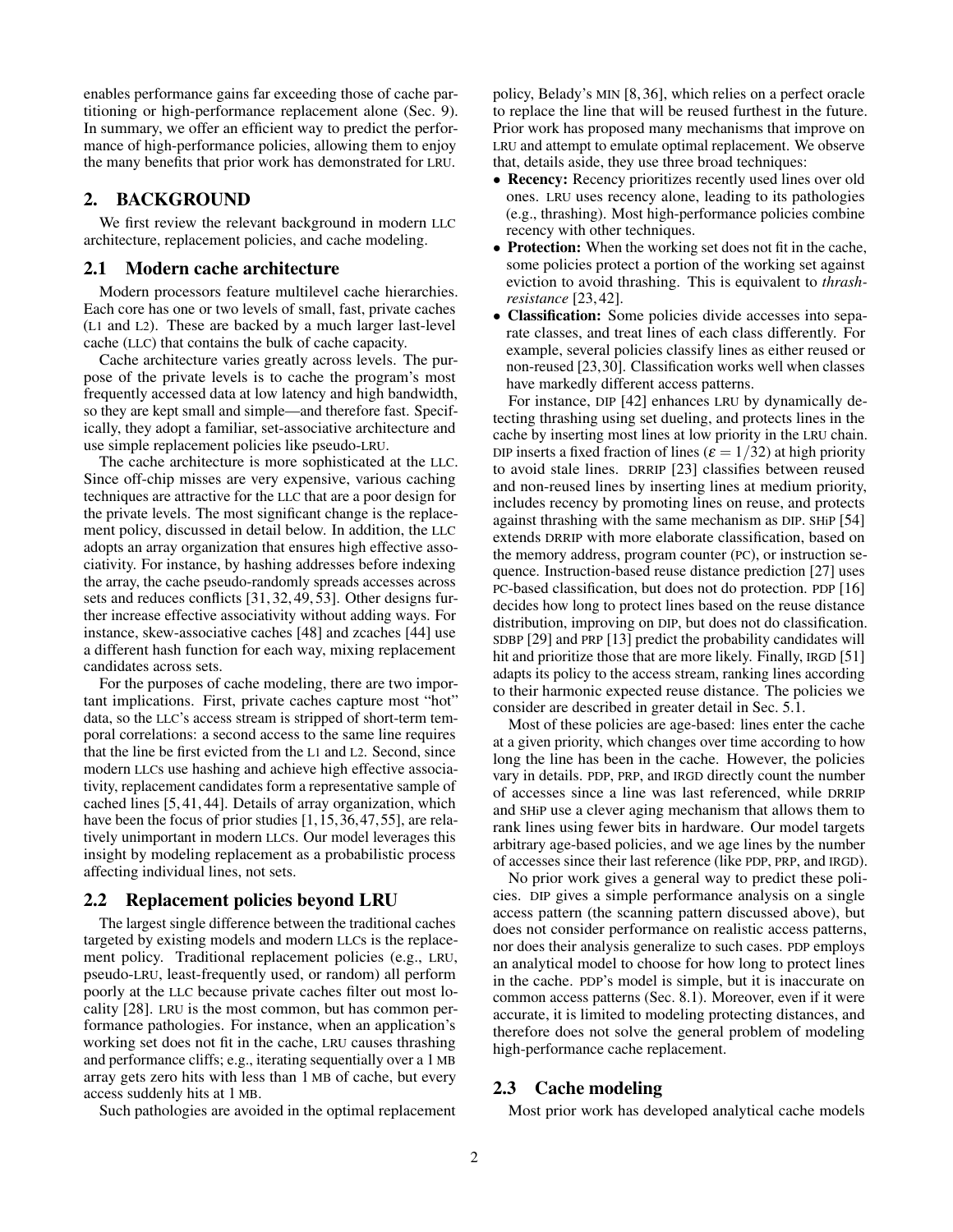using *stack distance distributions* [\[1,](#page-11-18) [15,](#page-11-2) [36,](#page-11-19) [47,](#page-11-20) [55\]](#page-11-21). The stack distance of an access is the number of *unique* addresses accessed after the last reference to the same address. For example, in the sequence ABCBDD $\underline{A}$  the stack distance of  $\underline{A}$ is four, as B, C, and D are accessed between both accesses to A. Stack distances are meaningful for LRU: in a fullyassociative LRU cache of *S* lines, accesses with stack distance  $\leq S$  will be hits, and all others will be misses.

Stack distances are meaningful for LRU, but have little direct meaning for other policies. Our insight is that *absolute reuse distances* [\[47\]](#page-11-20) can be used to model cache behavior for a much wider range of replacement policies. The absolute reuse distance of an access is the total number of references after the last reference to the same address. For example, in ABCBDD $\underline{A}$  the absolute reuse distance of access  $\underline{A}$  is six. Absolute reuse distances correspond to lines' ages (i.e., the number of accesses since they were last referenced): a line with absolute reuse distance *d* will hit at age *d* if not evicted.

Absolute reuse distance distributions cannot be trivially translated into miss rates. *Our key innovation is to develop an analytical model that performs this translation for a broad class of policies*. Prior work has used absolute reuse distances only in a limited context: Sen and Wood [\[47\]](#page-11-20) use absolute reuse distances to model random replacement, but use stack distances for LRU. StatCache [\[9\]](#page-11-39) models random replacement through absolute reuse distances, and StatStack [\[17\]](#page-11-40) builds a model for LRU, but does not consider more recent policies. By contrast, we model LRU and several recent policies through a single framework based on absolute reuse distances.

For brevity, in the rest of the paper *we refer to absolute reuse distances simply as reuse distances*. This terminology is in line with prior cache replacement papers [\[16,](#page-11-28) [23,](#page-11-33) [27\]](#page-11-36), but note that, since prior work in analytical models focuses on stack distance, some use reuse and stack distance as synonyms [\[15,](#page-11-2) [47,](#page-11-20) [55\]](#page-11-21).

### <span id="page-2-2"></span>2.4 Applications of cache models

The inability to predict high-performance policies is especially unfortunate because it precludes many optimizations, such as job scheduling to avoid interference in cache accesses [\[14,](#page-11-15) [35,](#page-11-16) [56\]](#page-11-17) and cache partitioning.

Cache partitioning allows software to divide space among cores, threads, or types of data [\[3,](#page-11-4) [11,](#page-11-14) [45\]](#page-11-13), enabling systemwide management of shared caches. Cache partitioning is often used to improve performance in systems with shared caches [\[37,](#page-11-5) [41,](#page-11-6) [50\]](#page-11-7), but also has many other uses beyond performance, and is thus better thought of as an enabling technology for *software control of the cache*.

Partitioning strikes a nice balance between scratchpad memories, which yield control to software but are hard to use, and conventional hardware-only caches, which are easy to use but opaque to software. For instance, partitioning has been used to improve fairness [\[37,](#page-11-5) [40\]](#page-11-8), implement priorities and guarantee QoS [\[12](#page-11-41)[,20,](#page-11-42)[26\]](#page-11-9), improve NUCA designs [\[3,](#page-11-4)[33\]](#page-11-43), and eliminate side-channel attacks [\[39\]](#page-11-10). Partitioning is therefore a general tool to help achieve *system-level objectives*.

To partition the cache effectively, partitioning schemes require predictions of performance at different sizes. Unfortunately, these predictions are not available for high-performance replacement policies. Talus [\[5\]](#page-11-1) resolves this conflict by partitioning within a single access stream to yield a predictable policy with good performance. However, Talus itself requires predictions to choose the partition sizes. Our model is thus complementary to Talus, and allows partitioning schemes to partition arbitrary age-based replacement policies.

We present a case study that shows our model can effectively partition high-performance replacement policies [\(Sec. 9\)](#page-10-0). We optimize for shared cache performance in the case study, but bear in mind this is just one example of the many applications of partitioning in current systems.

# <span id="page-2-1"></span>3. OVERVIEW

[Fig. 1](#page-2-0) shows the high-level design of our cache model. The input to the model is the cache architecture (its size, associativity, and replacement policy) and a concise description of the access stream. Specifically, we describe the access stream by its *reuse distance distribution*; i.e., for each distance *d*, how many accesses have reuse distance *d*.

<span id="page-2-0"></span>

Figure 1: Our model consists of three interdependent probability distributions. Each distribution captures distinct model inputs. Arrows denote dependencies:  $A \rightarrow B$ means "A depends on B".

From these inputs, our model produces a concise description of the cache's behavior. Specifically, it produces the cache's *hit and eviction distributions*: for each age *a*, how many accesses are hit or evicted at age *a*, respectively. We define *age* as the number of accesses since a line was last referenced. The hit and eviction distributions directly yield the cache's performance, as the cache's hit rate is the sum over the hit distribution. Additionally, they give a rich picture of the cache's behavior that can be used to improve its performance (see our technical report [\[4,](#page-11-44) Sec. 10]).

Internally, the model uses three distributions: the hit and eviction distributions (already discussed) and the age distribution of cached lines (i.e., the probability that a randomly selected line has age *a*). These distributions are interdependent and related to one another by simple equations. Each incorporates a particular model input and conveys its constraints: *(i)* the age distribution incorporates the cache size, and constrains modeled capacity; *(ii)* the hit distribution incorporates the access stream and constrains when lines can hit; and *(iii)* the eviction distribution incorporates the replacement policy and constrains how long lines stay in the cache. The model is solved by iterating to a fixed point. When the distributions converge, the hit and eviction distributions accurately describe the cache's behavior.

We build the model in stages. First, we introduce the model on a specific example. Second, we develop the model formulation for LRU. Third, we generalize it to other policies. Finally, we show to solve the model efficiently.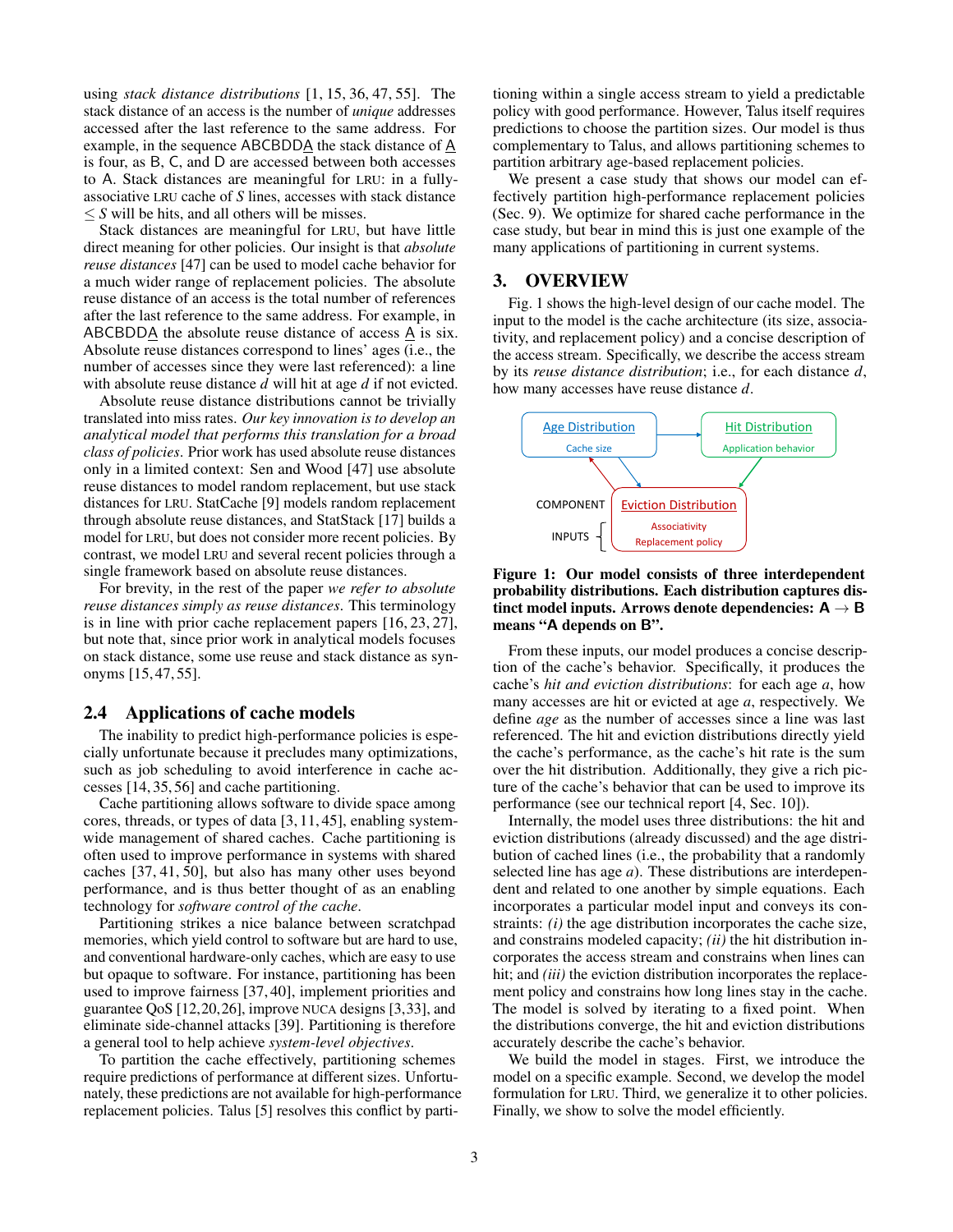# <span id="page-3-5"></span>3.1 Example

[Table 1](#page-3-1) shows the behavior of a 3-line LRU cache on a simple, repeating access pattern. Time (measured in accesses) increases from left to right and wraps around (e.g., time 9 would be identical to 1). Live lines, those that eventually hit, are colored green; dead lines, those that do not, are red.

<span id="page-3-1"></span>

Table 1: Steady-state behavior of a 3-line LRU cache on a simple, repeating access pattern. Live lines are colored green, and dead lines red.

The first line is live (green) at time 1 because A hits at time 2. However, D evicts A at time 6, so A is dead (red) in 2–5. Similarly, A evicts D at time 1, so D is dead in 6–9. B and C always hit, so they are always live. This divides the cache into *lifetimes*, the intervals from last use until hit or eviction. For example, A's lifetime starting at time 1 ends after a single access when A hits at time 2; this starts a new lifetime that ends after four accesses when D evicts A at time 6.

We can redraw [Table 1](#page-3-1) showing the ages of each line at each access [\(Table 2\)](#page-3-2). In steady state, 6 out of 8 accesses are hits. These hits (underlined) come at ages 1 (A once), 2 (B) twice), and 4 (C twice and B once). The other 2 accesses are evictions (*italic*), at ages 3 (D) and 4 (A).

<span id="page-3-2"></span>

| Request |  |  |  |  |
|---------|--|--|--|--|
|         |  |  |  |  |
| Ages    |  |  |  |  |
|         |  |  |  |  |
| Time    |  |  |  |  |

Table 2: Ages per line in [Table 1](#page-3-1) (note hits and *evictions*).

This information lets us compute the hit and eviction distributions, denoted by random variables *H* and *E*, respectively. These distributions give the probability that a (randomly selected) access will hit or be evicted at a given age. For example, one quarter of accesses hit at age 2 (B at times 4 and 6), so the hit distribution at age 2 is  $P_H(2) = \frac{1}{4}$ . [Table 3](#page-3-3) summarizes our notation and the most important distributions in the model.

[Table 4](#page-3-4) gives the three model distributions for the example in [Table 1.](#page-3-1) For the hit and eviction distributions, we turn counts into probabilities by dividing by 8 accesses. Since every lifetime ends in a hit or eviction, the hit and eviction distributions together sum to 1, but separately sum to less than 1. We express the distribution inclusive of both hits and evictions as the *lifetime distribution*,  $P_L(a) = P_H(a) + P_E(a)$ (not shown in [Table 4\)](#page-3-4). *L* is the age at which a line is either hit or evicted, i.e. the age when its lifetime ends. Finally, we can compute the age distribution by counting the ages of lines and dividing by 3 lines  $\times$  8 accesses = 24.

<span id="page-3-3"></span>

| <b>Symbol</b><br>P[y]<br>E[X]           | Meaning<br>The probability of event y.<br>The expected value of random variable $(rv) X$ .                                                         |          |  |  |  |
|-----------------------------------------|----------------------------------------------------------------------------------------------------------------------------------------------------|----------|--|--|--|
| $P_X(x)$                                | The probability that rv X equals x, $P[X=x]$ .                                                                                                     |          |  |  |  |
| $P_{X,Y}(x,y)$<br>$P_{\mathbf{Y}}(x y)$ | The joint probability $rvX$ equals $x$ and $rvY$ equals $y$ .<br>The conditional probability that $\mathbf{r} \times \mathbf{r}$ equals x given y. |          |  |  |  |
| RV                                      | <b>Meaning</b>                                                                                                                                     |          |  |  |  |
| D                                       | Reuse distance of an access.                                                                                                                       | Input    |  |  |  |
| Η                                       | Age at which a line hits.                                                                                                                          | Output   |  |  |  |
| E                                       | Age at which a line is evicted.                                                                                                                    |          |  |  |  |
| A                                       | Age of a line.                                                                                                                                     | Internal |  |  |  |
|                                         | Lifetime of a line (see text).                                                                                                                     |          |  |  |  |

Table 3: Notation used in this paper. *D* is a property of the access stream; *A*, *H*, and *E* of cached lines.

<span id="page-3-4"></span>

| Age          | a                                                    |               |                                                           | -3  | 4             |                | 6 |          |               | <b>Sum</b> |
|--------------|------------------------------------------------------|---------------|-----------------------------------------------------------|-----|---------------|----------------|---|----------|---------------|------------|
|              | $P_D(a)$ $\frac{1}{8}$ $\frac{2}{8}$ - $\frac{3}{8}$ |               |                                                           |     |               | $\overline{a}$ |   | $^{1/8}$ | $\frac{1}{8}$ |            |
| Distribution | $P_A(a)$                                             |               | $\frac{1}{3}$ $\frac{7}{24}$ $\frac{5}{24}$ $\frac{1}{6}$ |     |               |                |   |          |               |            |
|              | $P_H(a)$                                             | $\frac{1}{8}$ | $\frac{1}{4}$                                             |     | $\frac{3}{8}$ |                |   |          |               |            |
|              | $P_F(a)$                                             |               |                                                           | 1/8 | ⅓             |                |   |          |               |            |

#### Table 4: Model distributions for the cache in [Table 1.](#page-3-1)

These distributions tell us how the cache performs on this access pattern: its hit rate is the sum over the hit distribution,  $3/4$ . Moreover, the distributions also say how lines behave. For example, no lines make it past age 4, despite some having reuse distance of 8.

In this example, we have computed the distributions by brute force, but this method is too expensive for our purposes. We instead model the relationships among distributions analytically and solve them by iteration. This example gives the intuition behind the model, but note that *our independence assumptions are accurate only for large caches*. So while our model is accurate on real systems [\(Sec. 8\)](#page-8-0), some model components are inaccurate on simple examples like [Table 1.](#page-3-1)

#### <span id="page-3-0"></span>4. BASIC MODEL (FOR LRU)

This section presents the model for caches with LRU replacement. We present the complete equations for the age and hit distributions, and the eviction distribution equations for LRU replacement. [Sec. 5](#page-5-0) extends the eviction distribution to model arbitrary age-based replacement policies.

#### <span id="page-3-6"></span>4.1 Model assumptions

First, we make a few simplifying assumptions that make cache modeling tractable, chiefly about the independence of certain events. These assumptions are motivated by the properties of modern LLCs [\(Sec. 2.1\)](#page-1-1).

We assume each access has reuse distance *d* distributed identically and independently according to the distribution  $P_D(d)$ . This assumption is not exactly correct in practice, but since private caches filter accesses before they reach the LLC, it is a good approximation for large caches [\[5\]](#page-11-1). Indeed, the access patterns that cause large errors—highly correlated references—are precisely those that cache well in the private cache levels. In other work, we have shown that this assumption is surprisingly robust, yielding accurate predictions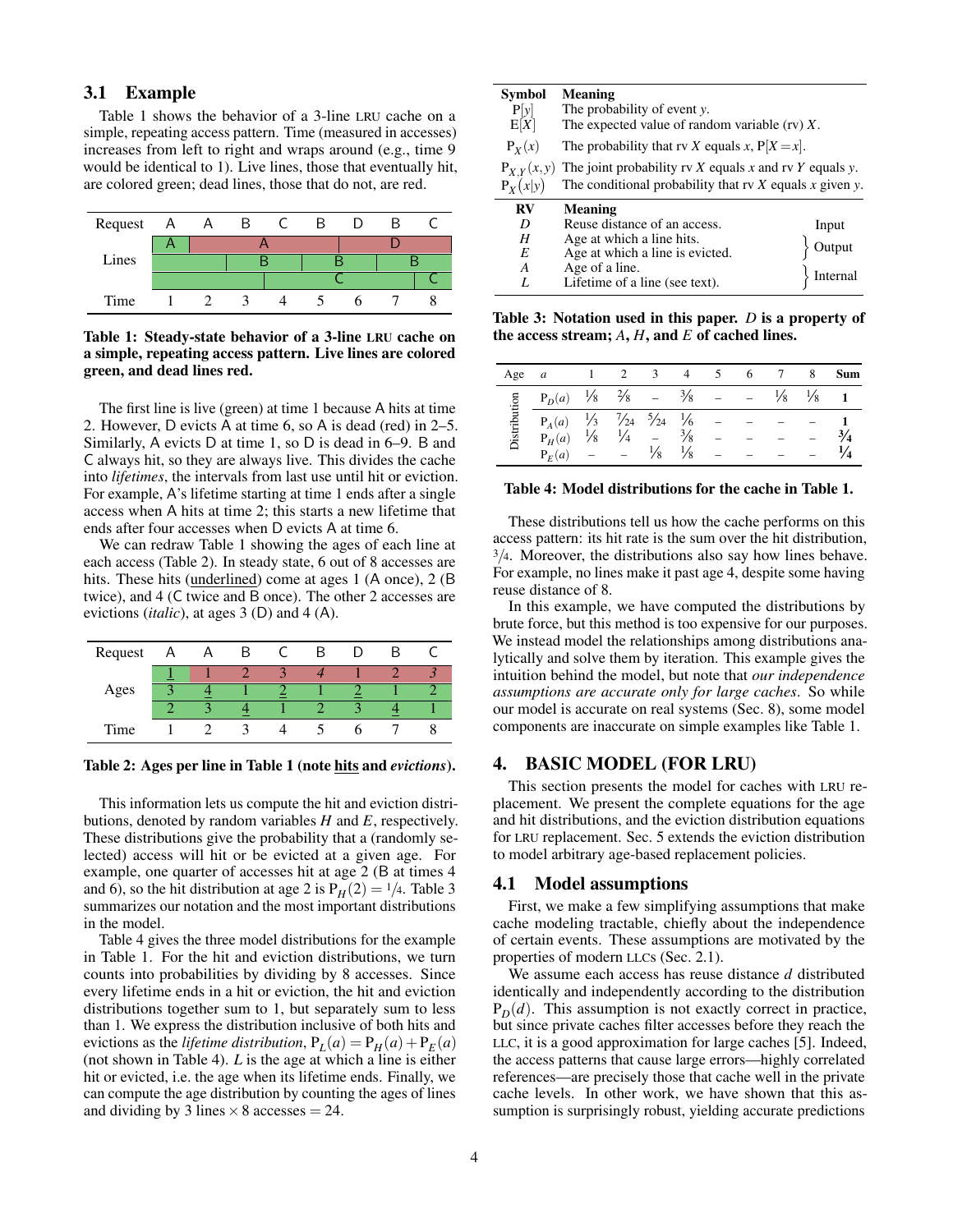even on access patterns that violate it [\[6\]](#page-11-45). [Sec. 8](#page-8-0) validates our model against real programs at many different cache sizes and shows that it is accurate. In return, this assumption greatly simplifies the probability calculations, allowing a simple model to capture diverse access patterns.

Similarly, we model an idealized, *random-candidates* cache, where replacement candidates are drawn at random from cached lines. This is a good model for modern LLCs, where the replacement candidates form a representative sample of cached lines. The random-candidates model is a direct analog of skew-associative caches or zcaches, but is also a good approximation for hashed, set-associative caches with many ways [\[44\]](#page-11-27). Although the accuracy of this assumption depends slightly on the cache array architecture, it is a reasonable simplifying assumption for modern LLCs.

Finally, we assume the victim's age is independent of whether the cache hits or misses. This is sensible because a large cache is typically unaffected by a single candidate. The need for this assumption will become clear below.

#### 4.2 Age distribution

The age distribution is used internally by the model to constrain cache capacity. It is presented first because it is the simplest to compute from the other distributions.

Since ages measure the time since a line was last referenced, a line reaches age *a* if and only if it is not hit or evicted for at least *a* accesses. Hence the probability of a line having age  $a$ ,  $P_A(a)$ , is proportional to the fraction of lines that survive at least *a* accesses in the cache without being referenced. The probability of surviving *exactly x* accesses is given by the lifetime distribution at age *x*,  $P_L(x) = P_H(x) + P_E(x)$ , and the probability of surviving *at least a* accesses is the probability over all  $x \ge a$ . The age distribution  $P_A(a)$  is thus proportional to  $P[L \ge a]$ , which determines the age distribution up to a constant factor.

To find the constant factor, note that every access necessarily produces a line of age 1 (whether a hit or miss), since we define ages as the number of accesses since a line was last referenced. Since ages increase upon each access, there is always exactly one line of age 1 in the cache. Hence if the cache has *S* lines, the age distribution at age 1 is  $P_A(1) = \frac{1}{s}$ .

Combining the two results, we find the age distribution for a cache of *S* lines is:

$$
P_A(a) = \frac{P[L \ge a]}{S} = \sum_{x=a}^{\infty} \frac{P_H(x) + P_E(x)}{S}
$$
 (1)

For example, in [Sec. 3.1,](#page-3-5) by counting cells we find that  $P_A(3) = \frac{5}{24}$ . That is, of the twenty-four cells depicted in [Table 2,](#page-3-2) age 3 appears five times. [Eq. 1](#page-4-0) gives another way to arrive at the same conclusion without counting cells: The probability of a hit or eviction at age 3 or greater is  $\frac{3}{8}$  +  $1/8 + 1/8 = 5/8$  [\(Table 4\)](#page-3-4). Dividing by  $S = 3$  gets  $P_A(3) = 5/24$ , as desired. This argument can be generalized to yield an alternative derivation of [Eq. 1](#page-4-0) and show  $\sum_{a=1}^{\infty} P_A(a) = 1$ .

#### 4.3 Hit distribution

We now show how to compute when hits occur for a given access pattern, again assuming the other distributions are known. The hit distribution is perhaps the most important product of the model, since it yields the cache's hit rate.

A line will eventually hit if it is not evicted. Intuitively, a line's hit probability depends on its reuse distance (longer distances have greater opportunity to be evicted) and the cache's eviction distribution (i.e., at what age does the replacement policy evict lines?). Moreover, by definition, a line with reuse distance *d* must hit at age *d* if it hits at all. Thus the hit probability is just the reuse distance probability minus the probability of being evicted, or:

$$
P_H(d) = P_D(d) - P[evicted, D = d]
$$
  
=  $P_D(d) - \sum_{a=1}^{d-1} P_{D,E}(d, a)$  (2)

It may be tempting to simply subtract the eviction probability below *d* in the above equation. That is, to say  $P_H(d)$ equals  $P_D(d) \times (1 - P[E < d])$ . This is incorrect; eviction age and reuse distance are not independent.

To proceed, we require the critical insight that candidates of age *a* look alike to the replacement policy. In other words, the replacement policy does not know candidates' reuse distances, only that lines of age *a* have reuse distance  $d > a$ . Since reuse distances are iid, evicting at age *a* thus only implies that the line's reuse distance was at least *a*, i.e.  $E = a \Rightarrow D > a$ . From this insight:

 $P_{D,E}(d,a) = P_D(d|E=a) P_E(a)$ 

 $P_D(d) \cdot P_E(a)$  $P[D > a]$ 

<span id="page-4-1"></span>(3)

(Insight)  $= P_D(d|D > a) P_E(a)$ 

(Simplify)

This insight relies on reuse distances being (approximately) iid. Hence, [Eq. 3](#page-4-1) is accurate for the large LLCs seen in real systems [\(Sec. 8\)](#page-8-0), but it is inaccurate for the small example in [Sec. 3.](#page-2-1)

Finally, we substitute this result into the above equation: Summing over all *a* below *d* counts all the lines of reuse distance *d* that are evicted before hitting. Since the rest hit, subtracting these from  $P_D(d)$  yields the hit probability:

<span id="page-4-2"></span>
$$
P_H(d) = P_D(d) \times \left(1 - \sum_{a=1}^{d-1} \frac{P_E(a)}{P[D > a]}\right)
$$
(4)

## <span id="page-4-0"></span>4.4 Eviction distribution in LRU

The eviction distribution accounts for the replacement process and is the most complex part of the model. It models both the selection of replacement candidates (i.e., associativity) and the selection of a victim among candidates (i.e., the replacement policy). For clarity, we begin by presenting the model for LRU only.

To compute the eviction distribution, we assume that candidates are drawn randomly from the cache, as discussed above. (We do *not* assume victims are selected randomly, just that candidates are.) Among these, LRU simply evicts the oldest, so the eviction probability at age *a* is the probability that both an access misses and *a* is the oldest age among candidates. These events are independent by the final assumption above.

Hence to find the eviction probability at age *a*, we need to know the probabilities that the access misses and the oldest candidate has age *a*:  $P_E(a) = P[\text{miss}] \cdot P_{\text{oldest}}(a)$ . The first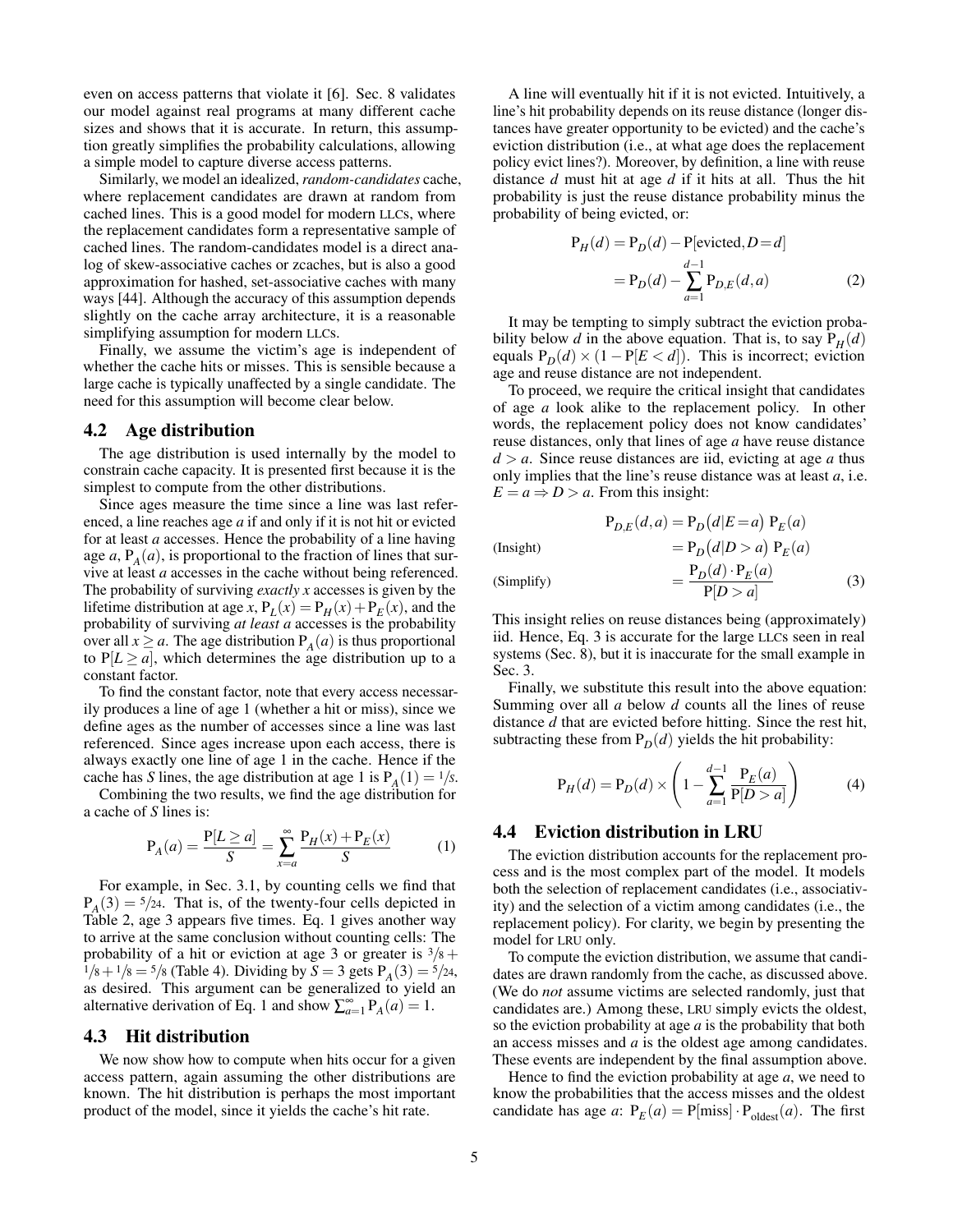factor is trivial, since

$$
P[miss] = 1 - P[hit] = 1 - \sum_{a=1}^{\infty} P_H(a)
$$
 (5)

The challenge lies in finding the distribution of oldest ages,  $P_{\text{oldest}}(a)$ . Replacement candidates are drawn randomly from the cache, so each has age identically and independently distributed according to  $P_A(a)$ . The oldest age is just the maximum of *W* iid random variables, where *W* is the associativity. The maximum of iid random variables is a well-known result [\[19\]](#page-11-46): the oldest age among replacement candidates is less than *a* iff all candidates are of age less than *a*. Thus given *W* candidates,  $P[$ oldest  $\langle a]$  =  $P[A \langle a]^W$ . To get the distribution from the cumulative distribution, differentiate:  $P_{\text{oldest}}(a) = P[\text{oldest} < a+1] - P[\text{oldest} < a]$ . Altogether, the eviction distribution at age *a* for LRU is:

$$
P_E(a) = (1 - P[hit]) P_{oldest}(a)
$$
\n
$$
= (1 - P[hit]) (P[oldest < a + 1] - P[oldest < a])
$$
\n
$$
\Rightarrow P_E(a) = (1 - P[hit]) (P[A < a + 1]^W - P[A < a]^W)
$$

# 4.5 Summary

Equations [1,](#page-4-0) [4,](#page-4-2) and [6](#page-5-2) form the complete model for LRU replacement. The age distribution incorporates the cache size and depends on the hit and eviction distributions. The hit distribution incorporates the access stream and depends on the eviction distribution. The eviction distribution incorporates the cache's associativity and replacement policy (LRU) and depends on the hit and age distributions.

#### <span id="page-5-0"></span>5. OTHER REPLACEMENT POLICIES

We now extend the eviction distribution to support arbitrary age-based policies, like those discussed in [Sec. 2.2.](#page-1-0)

# <span id="page-5-1"></span>5.1 Ranking functions

To support other policies, we must abstract the replacement policy in a way that can be incorporated into the model. We do so through a *ranking function*,  $\mathcal{R}:$  age  $\rightarrow \mathbb{R}$ , which gives an eviction priority to every age. By convention, higher rank means higher eviction priority.

Ranking functions capture many existing policies. For example, LRU's ranking function is  $\mathcal{R}_{LRU}(a) = a$  (or any other strictly increasing function). This represents LRU because it ensures that older lines will be preferred for eviction. Similarly, a constant ranking function produces random replacement, e.g.  $\mathcal{R}_{\text{random}}(a) = 0$ . Ranking functions can also capture many high-performance replacement policies.

PDP [\[16\]](#page-11-28) protects lines up to an age  $d_p$ , known as the protecting distance. It prefers to evict lines older than the protecting distance, but if none are available among candidates, it evicts the youngest line. Thus PDP's ranking function decreases up to the protecting distance  $(d_p)$ , upon which it jumps to a large value and increases thereafter:

$$
\mathcal{R}_{\text{PDP}}(a) = \begin{cases} d_p - a & \text{If } a < d_p \\ a & \text{If } a \ge d_p \end{cases} \tag{7}
$$

IRGD [\[51\]](#page-11-29) ranks lines using an analytical formulation based on the reuse distance distribution. IRGD essentially ranks lines by their expected reuse distance, but since in practice very large reuse distances can't be measured, IRGD uses a weighted harmonic mean instead of the conventional, arithmetic mean. This lets it ignore immeasurably large reuse distances, since they have a small impact on the harmonic mean.<sup>[1](#page-5-3)</sup> Its ranking function is:

$$
\mathcal{R}_{\text{IRGD}}(a) = \mathcal{P}[D > a] \times \left(\sum_{x=1}^{\infty} \frac{\mathcal{P}_D(a+x)}{a+x}\right)^{-1} \tag{8}
$$

Ranking functions thus model any age-based policy, but not all high-performance policies are strictly age-based. Our model can support such policies (e.g., RRIP [\[23,](#page-11-33) [54\]](#page-11-35)) with specialized extensions. However, this paper presents the general framework, and we leave extensions to future work.

<span id="page-5-2"></span>From the ranking function and age distribution, we can produce a *rank distribution* that gives the probability a line will have a given rank. It is then possible to generalize [Eq. 6.](#page-5-2) While LRU evicts the oldest replacement candidate, in general the cache evicts the maximum rank among candidates.

#### 5.2 Generalized eviction distribution

Generalizing the eviction distribution is a straightforward substitution from "oldest age" in LRU to "maximum rank" in general. If a line of age *a* is evicted, then the maximum rank among candidates must be  $\mathcal{R}(a)$ . Additionally,  $\mathcal{R}$  may rank several ages identically (i.e.,  $\mathcal{R}(a) = \mathcal{R}(b)$ ), so we must ensure that the candidate had age *a* (not age *b*).

This consideration is important because, in practice, continuous ranks are quantized in units of ∆*r*, increasing the possibility that several ages map to indistinguishable ranks. For example, if ranks can take values in [0,256) (e.g., LRU with 8 bit ages), then an efficient model implementation might quantize ranks into regions as  $[0,8), [8,16) \dots [248,256)$ . Each region has size  $\Delta r = 8$ , and many ages may have the "same" rank" as far as the model is concerned.

We account for indistinguishable ranks by using the joint distribution of rank and age to avoid double counting:

<span id="page-5-4"></span>
$$
P_E(a) = (1 - P[hit]) \cdot P_{\text{maxrank},A}(\mathcal{R}(a), a)
$$
 (9)

The joint distribution is in turn:

$$
P_{\max \text{rank}, A}(\mathcal{R}(a), a) = P_{\max \text{rank}}(\mathcal{R}(a)) \cdot \frac{P_A(a)}{P_{\text{rank}}(\mathcal{R}(a))}
$$
 (10)

 $P_A(a)/P_{\text{rank}}(\mathcal{R}(a))$  is the fraction of ranks belonging to age *a* in the rank quantum containing  $\mathcal{R}(a)$  (roughly its  $\Delta r$ -neighborhood). Multiplying by this fraction eliminates double counting. [Eq. 10](#page-5-4) should simply be thought as the analog to  $P_{\text{oldest}}(a)$  in LRU.

As in LRU, the challenge lies in finding  $P_{max rank}(r)$ . To start, we compute the *rank distribution* in the cache from the age distribution. Since ranks depend on age, the probability that a line's rank equals  $r$  is just the total probability of ages with rank *r*:

$$
P_{\text{rank}}(r) = \sum_{a: \mathcal{R}(a) = r} P_A(a) \tag{11}
$$

<span id="page-5-3"></span><sup>1</sup>Takagi et al. [\[51\]](#page-11-29) express IRGD somewhat differently, but the two formulations are equivalent.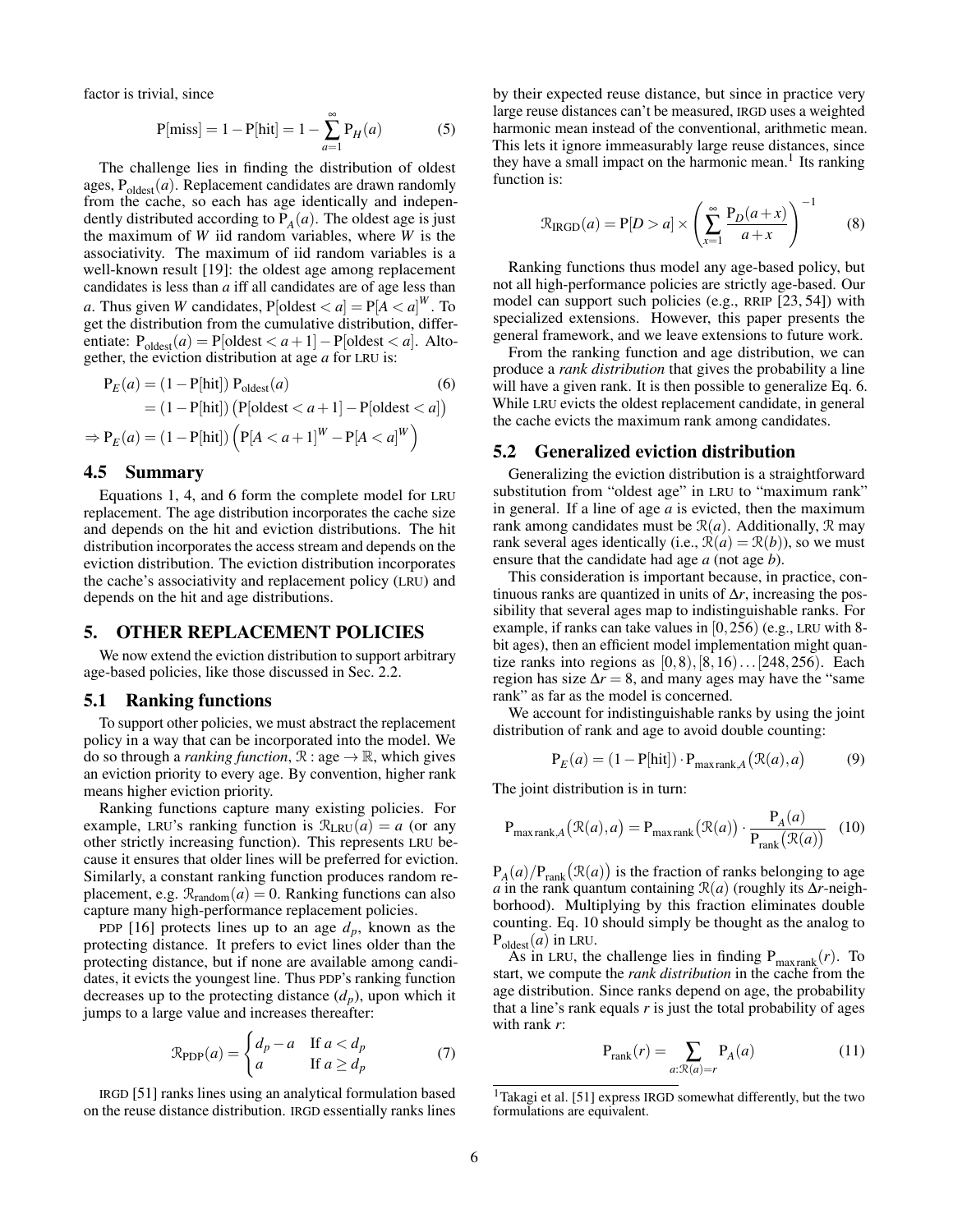Next, the cumulative distribution of maximum rank is computed just as  $P_{\text{oldest}}(a)$  in LRU as the maximum of iid random variables:

$$
P[\max \text{rank} < r] = P[\text{rank} < r]^W \tag{12}
$$

Finally, the distribution of maximum rank is obtained by discrete differentiation [\[43\]](#page-11-47):

$$
P_{\text{max} \cdot \text{rank}}(r) = \frac{P[\max \text{rank} < r + \Delta r] - P[\max \text{rank} < r]}{\Delta r} \tag{13}
$$

(In LRU, the oldest age distribution uses  $\Delta r = 1$ .)

These formulae fill in all the terms to compute the generalized eviction distribution:

$$
P_E(a) = (1 - P[hit]) \times \left(\frac{P_A(a)}{P_{rank}(\mathcal{R}(a))}\right) \times
$$
 (14)

$$
\left(\frac{\mathbf{P}\big[\mathrm{rank} < \mathcal{R}(a) + \Delta r\big]^W - \mathbf{P}\big[\mathrm{rank} < \mathcal{R}(a)\big]^W}{\Delta r}\right)
$$

# 5.3 Discussion

The complete cache model is given by the age [\(Eq. 1\)](#page-4-0), hit [\(Eq. 4\)](#page-4-2), and eviction [\(Eq. 14\)](#page-6-1) distributions. These equations describe a cache using an arbitrary, age-based replacement policy. Our model forms a system of equations that describe a valid solution, but does not yield this solution directly.

The implicit nature of our model has benefits. The equations organize the model into logical components. Each distribution is responsible for a specific model input: the age distribution for the cache size, the hit distribution for the access pattern, and the eviction distribution for replacement (both associativity and replacement policy). This makes it easy to adapt the model to new cache architectures. For example, a new replacement policy only requires a new ranking function, and all appropriate changes naturally propagate through the eviction, hit, and age distributions. Likewise, new applications change only the reuse distance distribution.

However the drawback is that, since these equations are not explicit, their solution is not entirely obvious. We solve the system through iteration to a fixed point, discussed next.

# <span id="page-6-0"></span>6. MODEL SOLUTION

All components of the model are interdependent, and a general, closed-form solution is unlikely to exist. We solve the model by iterating to a fixed point, *simultaneously* solving the three distributions age by age [\(Algorithm 1\)](#page-6-2). This simultaneous solution tightly couples the solution of each distribution to the others, maintaining their relationships. That is, each distribution is computed from the others as the solution evolves, rather than from the distributions at the last iteration. Only the hit rate and rank distribution are fixed across iterations. We find this tight coupling improves convergence time.

At each iteration, [Algorithm 1](#page-6-2) solves [Eq. 1,](#page-4-0) [Eq. 4](#page-4-2) and [Eq. 14](#page-6-1) for age *a* in constant time, building on the solution from age *a*−1. [Algorithm 1](#page-6-2) uses the following recurrence relation derived from [Eq. 1:](#page-4-0)

<span id="page-6-3"></span>
$$
P_A(a+1) = P_A(a) - \frac{P_H(a) + P_E(a)}{S}
$$
 (15)

<span id="page-6-2"></span>Algorithm 1. The cache model simultaneously solves the cache's age, hit, and eviction distributions by iteration.

Inputs: *S* - Cache size; *W* - associativity; R - ranking function; rdd - reuse distance distribution;

Returns: Hit and eviction distributions, hit and evict.

|     | 1: function Model                                        |                                                                                                         |
|-----|----------------------------------------------------------|---------------------------------------------------------------------------------------------------------|
| 2:  | age, hit, evict, $h' \leftarrow$ Seed                    | $\triangleright$ Initialize distributions.                                                              |
| 3:  | while not Converged:                                     |                                                                                                         |
| 4:  | $h \leftarrow h'$                                        | $\triangleright$ Hit rate from last iteration.                                                          |
| 5:  | $h' \leftarrow 0$                                        | $\triangleright x'$ is solution of x for this iteration.                                                |
| 6:  | $crd \leftarrow rdd[1]$                                  | $\triangleright$ Cumulative D probability, $P[D \le a]$ .                                               |
| 7:  | $evBelow \leftarrow 0$                                   | $\triangleright$ Prob. line evicted at $D = a$ in Eq. 4.                                                |
| 8:  | $age'[1] \leftarrow 1/S$                                 |                                                                                                         |
| 9:  | for $a \leftarrow 1$ to N:                               |                                                                                                         |
| 10: | hit'[a] $\leftarrow$ rdd[a] (1 – evBelow)                |                                                                                                         |
| 11: |                                                          | evict'[a] $\leftarrow$ (1-h) maxRankDist[ $\mathcal{R}(a)$ ] $\frac{age'[a]}{rankDist(\mathcal{R}(a))}$ |
| 12: | $age'[a+1] \leftarrow age'[a] - (hit'[a] + evict'[a])/S$ |                                                                                                         |
| 13: | $h' \leftarrow h' + hit'[a]$                             |                                                                                                         |
| 14: | evBelow $\leftarrow$ evBelow + evict'[a]/(1 – crd)       |                                                                                                         |
| 15: | $crd \leftarrow crd + rdd[a+1]$                          |                                                                                                         |
| 16: | $age, hit, evict \leftarrow Average(age', hit', evict')$ |                                                                                                         |
| 17: | return hit, evict                                        |                                                                                                         |

<span id="page-6-1"></span>This allows the age distribution to be updated to reflect the hit and eviction distributions as the solution evolves, which in turn influences the solution of the hit and eviction distributions. The hit and eviction distributions are thus constrained, and negative feedback loops are imposed on over-estimation. Sums in other equations are similarly broken across iterations so that each age is solved in constant time. For example, the variable evBelow is the inner sum in [Eq. 4.](#page-4-2)

We seed the first iteration with sensible but arbitrary parameters (e.g., hit rate of 50%). To avoid oscillating around a stable solution, in each iteration we average the old and new distributions using an exponentially weighted moving average. We have empirically determined that a coefficient of <sup>1</sup> ⁄<sup>3</sup> yields good performance. We detect convergence when the hit rate stays within a  $10^{-3}$  range for ten iterations. Finally, the model sets a floor of 0 for all probabilities during solution. In practice, [Algorithm 1](#page-6-2) reliably converges after a few iterations (typically 20-40) on hundreds of thousands of distributions from real workloads [\(Sec. 8\)](#page-8-0).

While involved, iteration is computationally cheap: in practice, we use and monitor coarse ages (see below) for which *N*-point distributions with  $N \approx 64-256$  suffice, and each iteration runs in linear time on the size of the distributions. Our C++ implementation is publicly available at <http://people.csail.mit.edu/sanchez>.

#### 6.1 Convergence

Our model is designed with generality in mind, but this comes at the cost of complicating some theoretical properties. [Eq. 1,](#page-4-0) [Eq. 4,](#page-4-2) and [Eq. 14](#page-6-1) form a non-linear system (particularly [Eq. 14\)](#page-6-1) operating in many dimensions (*N* points per distribution and multiple distributions). Moreover, the model accepts arbitrary *N*-point vectors as input (the reuse distance distribution and ranking function). Demonstrating the convergence of fixed point iteration for non-linear systems is difficult. Generally, it involves reducing the system to a contraction mapping of some relevant model parameter [\[24\]](#page-11-48). Although several intuitive parameters are attractive (e.g., hit rate or modeled cache size), we cannot yet prove a contraction mapping on these parameters in general—indeed, it seems that for some degenerate ranking functions (not those in [Sec. 5.1\)](#page-5-1), the model does not converge.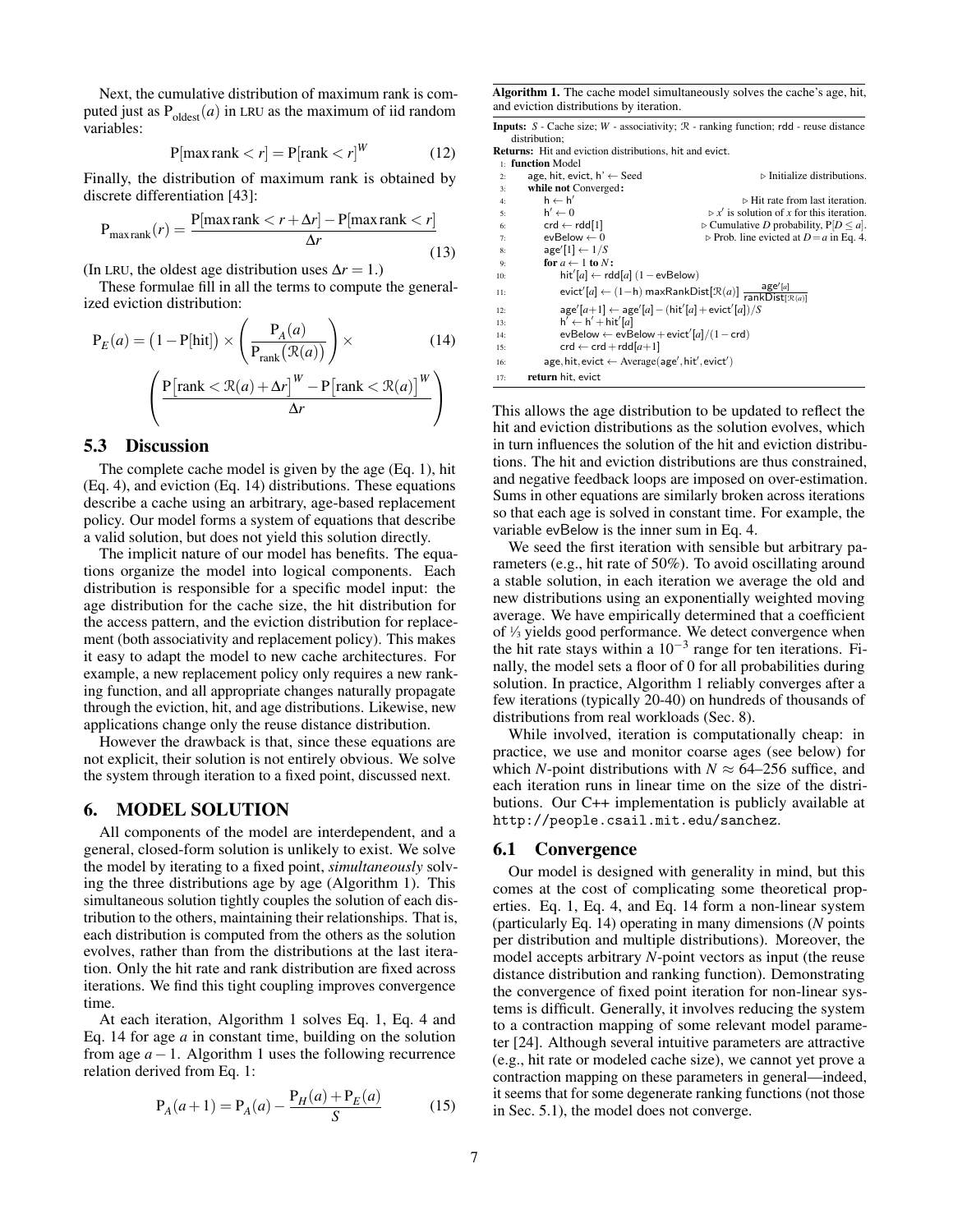We instead take an empirical approach. We evaluate our model on a diverse suite of real applications and demonstrate its accuracy and utility in that context. Since the model is solved online at regular intervals, our evaluation represents hundreds of thousands of model solutions. Thus we conclude that the model converges on distributions seen in practice.

The model converges to a stable miss rate because there is a "tug-of-war" between the age and eviction distributions. Evictions reduce the age probability [\(Eq. 15\)](#page-6-3), so if the modeled miss rate is too high, then fewer evictions will occur. This decreases the modeled miss rate at the next iteration, tending towards equilibrium; the converse holds as well. However, we leave rigorous convergence conditions to future work.

## <span id="page-7-3"></span>6.2 Increased step size

Reuse distances in practice can be quite large, and naïve iteration over all ages would be quite expensive. Moreover, age-by-age iteration is wasteful, since there are large age ranges where few events occur or the event probabilities are roughly constant. Modeling such ranges in detail is unnecessary, since they can be approximated by assuming constant event probabilities throughout the range. This observation allows the solution to take a large step over many ages at once and greatly reduces *N*, the inner loop iterations in [Algo](#page-6-2)[rithm 1.](#page-6-2) Reducing *N* is important when applying the model online, e.g. as part of a runtime system [\(Sec. 9\)](#page-10-0).

<span id="page-7-1"></span>

Figure 2: Model solution with increased step size on a synthetic benchmark. Solid lines show a full-detail solution; dashed lines show a solution with  $N = 32$ .

For example, [Fig. 2](#page-7-1) shows a solution of all three model distributions for a synthetic benchmark (solid lines). These distributions are *coarsened* by increasing the step size (dashed lines), producing a good approximation with much less com-putation. Indeed, [Fig. 2](#page-7-1) shows that  $N = 32$  is sufficient to model this access pattern, even though ages go up to 500. This is possible because there are large regions (e.g., ages 0-100) where few events occur. There is no reason to model these regions in great detail. Instead, we adaptively divide ages into regions, modeling regions of high activity at fine granularity and others at coarse granularity.

We then model the total probability within each coarsened region. That is, rather than computing the hit probability at a single age (e.g.,  $P[H = a]$ ), we compute the hit probability over several ages (e.g.,  $P[a \le H < b]$ ). Remarkably, the model equations are basically unchanged by coarsening. For example, if regions are split at ages  $a_1, a_2, a_3, \ldots$  then the coarsened hit equation is:

$$
P[a_i \le H < a_{i+1}] \approx \tag{16}
$$
\n
$$
P[a_i \le D < a_{i+1}] \times \left(1 - \sum_{j=1}^{i-1} \frac{P[a_j \le E < a_{j+1}]}{P[D > a_j]}\right)
$$

This equation is identical in form to the fine-grain hit equation [\(Eq. 4\)](#page-4-2), except now operating on regions rather than individual ages. The same pattern holds for other equations [\[4,](#page-11-44) Appendix A].

The model is unchanged under coarsening for a deep reason. Our model can be relaxed into a system of differential equations through some simple transformations [\[6\]](#page-11-45). From this perspective, coarsening is essentially a numerical solution of the system using an adaptive step size [\[43\]](#page-11-47). Such solutions preserve the form of the original equations.

Another important question is how to choose the age regions. The choice must balance two competing goals: modeling regions with high activity at fine granularity, while modeling other ages in sufficient detail for the model to converge. We address this in two steps. First, we divide all ages evenly into  $N/2$  regions. For example, with 8-bit ages and  $N = 64$ , we first create the 32 regions divided at ages: 0,8,16...256. Second, we further divide these regions *N*/2 times to try to equalize the probability of hits and evictions in each region. We sort regions by their probability of hits and evictions, and recursively divide the largest in equal-probability halves *N*/2 times. We find this procedure chooses regions that yield efficient and accurate solutions.

# <span id="page-7-0"></span>7. IMPLEMENTATION

We now describe how to integrate our cache model into a full system which we evaluate in simulation. In our validation [\(Sec. 8\)](#page-8-0) and case study [\(Sec. 9\)](#page-10-0), the model is used to dynamically model or reconfigure the cache, as shown in [Fig. 3.](#page-7-2) A lightweight hardware monitor samples a small fraction of accesses and produces the application's reuse distance distribution. Periodically (e.g., every 100 ms), a software runtime models the cache's behavior from the sampled reuse distance distribution, which is then used to predict the cache's behavior over the next interval.

<span id="page-7-2"></span>

Figure 3: An example implementation of our model. A lightweight hardware monitor on each tile samples a small fraction of LLC accesses. Our model runs periodically in software.

This configuration represents just one use case for the model; it can also be used to model cache behavior offline. However, [Fig. 3](#page-7-2) is the most demanding use case, since it imposes the most stringent run-time requirements and the model must contend with sampling error.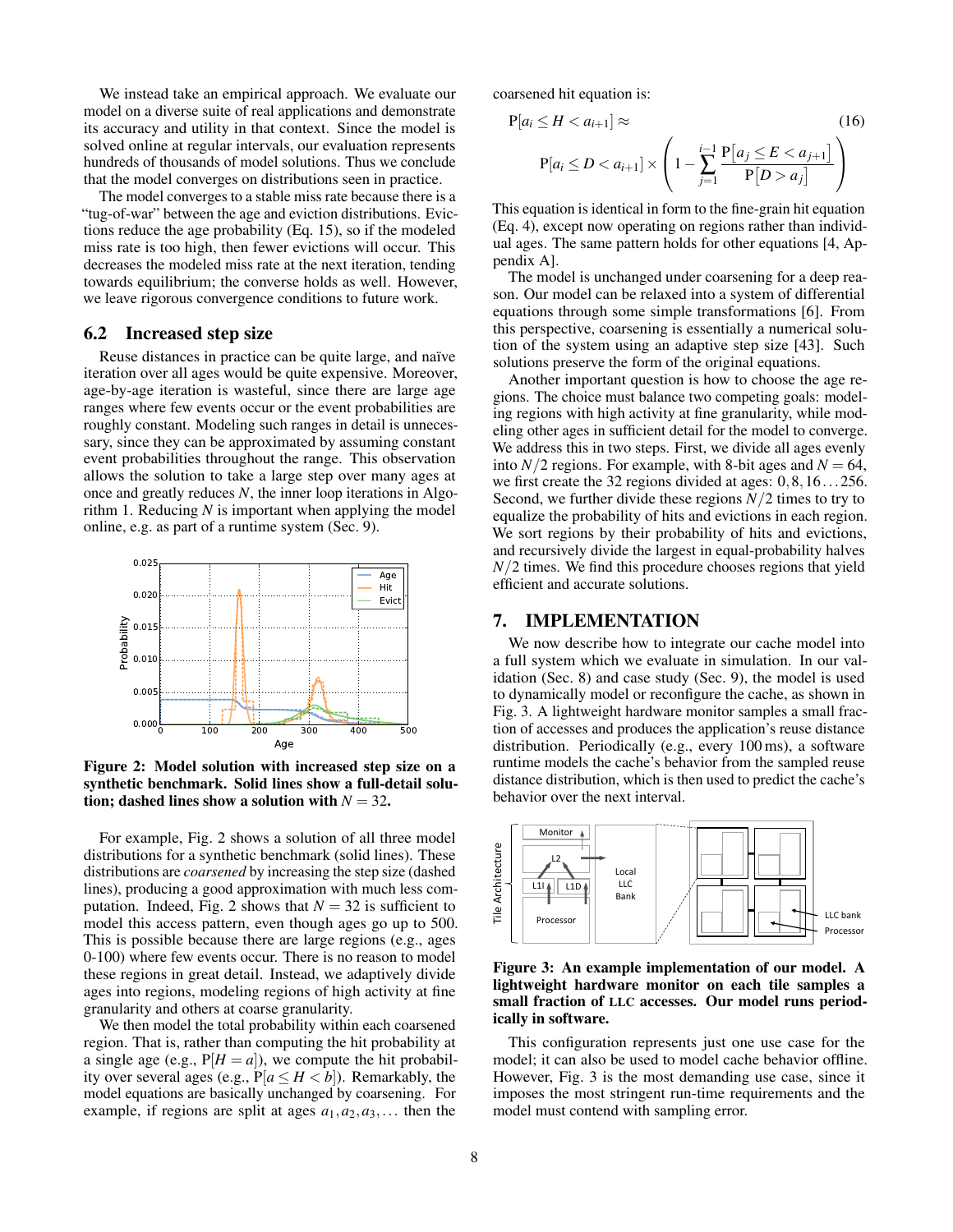<span id="page-8-2"></span>

Figure 4: The cache model on three synthetically generated traces driving small caches using LRU, PDP, and IRGD replacement. Simulation results are shown as solid lines; model predictions as dashed lines; PDP's model as dotted lines.

# 7.1 Application profiling

Our model works with several low-overhead, hardware monitoring schemes. For instance, PDP [\[16\]](#page-11-28) proposes a FIFO that samples a small fraction of accesses and, when an access hits in the FIFO, records its depth in the FIFO as the reuse distance. Other monitors record stack distance and could be adapted to work with our model. For example, utility monitors [\[41\]](#page-11-6) are a small, tag-only LRU cache that record stack distance. Geometric monitors [\[7\]](#page-11-49) extend utility monitors to efficiently monitor very large stack distances. Stack distances can then be approximately translated into reuse distances in software [\[47\]](#page-11-20).

In our implementation, we add a small, tagged, LRU array that samples 1% of accesses through an H3 hash function [\[10\]](#page-11-50). The monitor thus behaves like a large cache [\[5\]](#page-11-1). The monitor keeps a global timestamp counter that is incremented on every sampled access. Each monitor entry holds a 16 b hashed, partial tag and a coarsened timestamp, which stores the value of the global timestamp divided by a constant  $A = 32$ . Upon a hit in the monitor, we compute the reuse distance as the (coarsened) global timestamp minus the line's timestamp, and then increment a counter corresponding to the reuse distance. Thus the counter records a histogram of coarsened reuse distances. Monitors impose small overheads, roughly 1% of LLC area, that scale in proportion to cache size.

Finally, other schemes can sample the reuse distance distribution without adding hardware. Software-only schemes can sample access patterns, e.g. by injecting page faults [\[57\]](#page-11-51). Offline profiling can record the access trace, e.g. through compiler hooks [\[15\]](#page-11-2) or dynamic binary translation [\[52\]](#page-11-52). These schemes should enable our model when hardware support is unavailable, although we have not evaluated them in detail.

### 7.2 Overheads

Our model requires modest run-time overheads and small monitoring overheads, similar to prior schemes. The model takes only a few arithmetic operations per age region per iteration ( $\sim$ 25). With *N* = 128 and 30 iterations on average, the model completes in ∼100 K arithmetic operations. Since the model runs infrequently (e.g., every 100 ms), this overhead is small and constant per core in most applications (see [Sec. 9\)](#page-10-0). If this overhead is too large, *N* can be reduced or the reconfiguration interval can be increased, typically at little performance loss ([\[3,](#page-11-4) [7\]](#page-11-49), [Fig. 6\)](#page-9-0). Alternatively, the model can be solved in the background with low-priority threads that interfere minimally with active applications [\[25\]](#page-11-53). Finally, computation can be reduced by specializing the model to particular ranking functions.

<span id="page-8-3"></span>

| <b>Cores</b>          | Westmere-like OOO [46], 2.4 GHz                               |
|-----------------------|---------------------------------------------------------------|
| L1 caches             | 32 KB, 8-way set-associative, split D/I, 1-cycle<br>latency   |
| L <sub>2</sub> caches | 128 KB priv. per-core, 8-way set-assoc,<br>inclusive, 6-cycle |
| L <sub>3</sub> cache  | Shared, non-inclusive, 20-cycle; 16-way,<br>hashed set-assoc  |
| <b>Coherence</b>      | MESI, 64 B lines, no silent drops; sequential<br>consistency  |
| Memory                | 200 cycles, 12.8 GBps/channel, 1 channel                      |

#### Table 5: Configuration of the simulated system.

# <span id="page-8-0"></span>8. VALIDATION

We now validate our model on synthetic and real benchmarks, showing that it is accurate over diverse replacement policies, access patterns, and cache sizes.

# <span id="page-8-1"></span>8.1 Synthetic

[Fig. 4](#page-8-2) compares the model against simulation of synthetic traces. These experiments demonstrate the model's accuracy in an environment that largely satisfies its assumptions [\(Sec. 4.1\)](#page-3-6). We simulate a small cache that randomly selects replacement candidates; random-candidates is an idealized model of associativity [\[44\]](#page-11-27) that matches model assumptions. Each trace is pseudorandomly generated to produce the desired reuse distance distribution.

Each trace represents a different access mix: one is cachefriendly, and two expose cliffs in LRU and PDP, respectively. Their reuse distance distributions are shown on the left. On the right there is one graph per replacement policy. On each graph, simulation results are shown (solid lines) along with model predictions (dashed lines). The PDP graph also includes the predictions of PDP's analytical model (dotted lines).

Our model is accurate on every configuration. The dashed lines are often not visible because model predictions are indistinguishable from simulation results. By contrast, PDP's model exhibits significant error from simulation, failing to distinguish between the LRU-cliff and cache-friendly patterns, and mispredicting the PDP cliff badly.

## 8.2 Execution-driven

These results carry over to real benchmarks on a full system, where model assumptions only approximately hold. Methodology: We use zsim [\[46\]](#page-11-54) to evaluate our model. We perform execution-driven simulation of SPEC CPU2006 benchmarks on OOO cores using 16-way hashed, set-associative last-level caches and parameters given in [Table 5.](#page-8-3) We run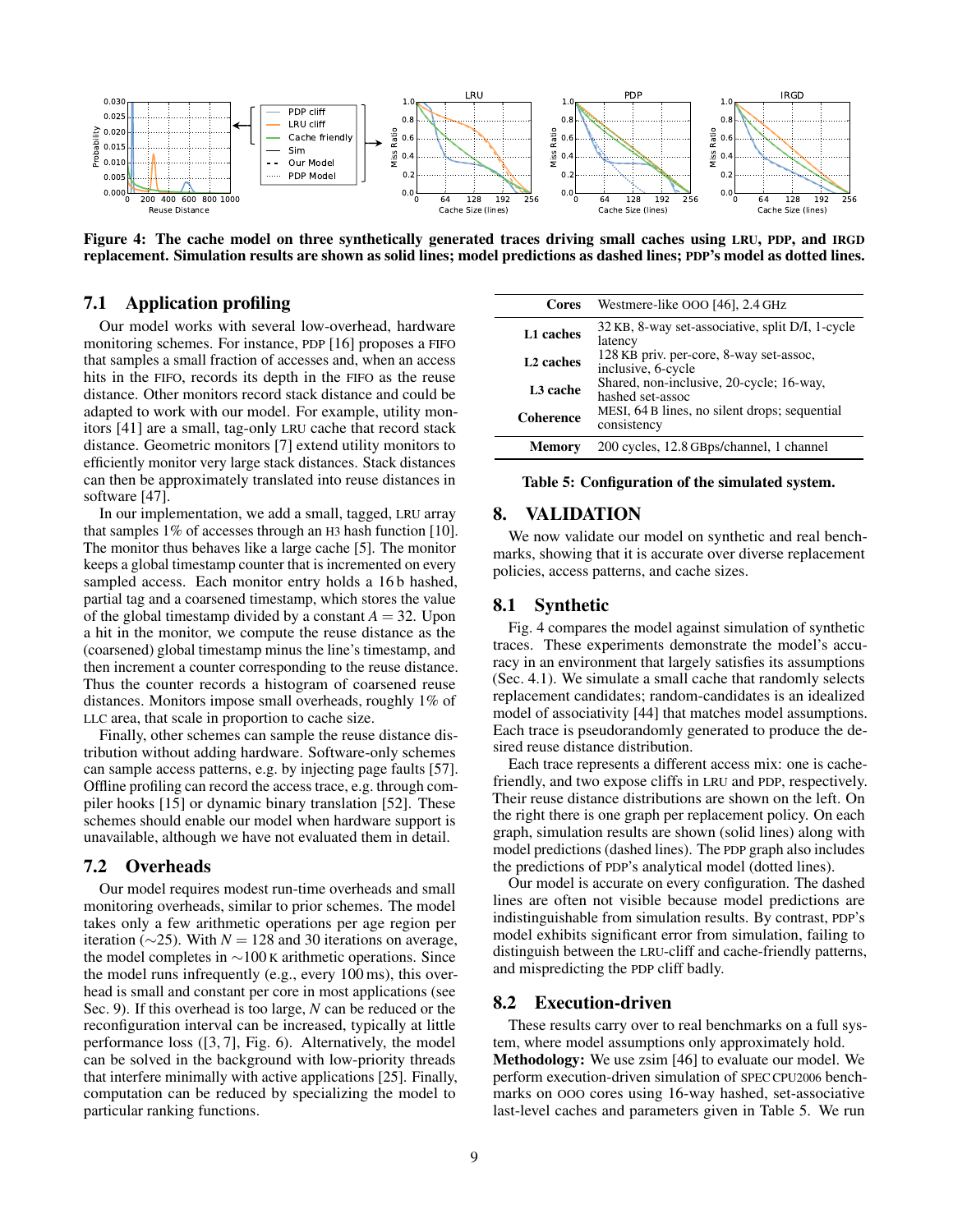each benchmark for 10 B instructions after fast-forwarding 10 B, and we perform enough runs to achieve 95% confidence intervals  $\leq$ 1%. All results hold for skew-associative caches [\[48\]](#page-11-31), zcaches [\[44\]](#page-11-27), and for systems with prefetching. This methodology also applies to later case studies.

We evaluate a large range of cache sizes, from 128 KB to 128 MB, and solve the model every 250 K accesses from the sampled reuse distance distribution in that interval. This yields many samples—over 400 K model solutions in all. Results: [Fig. 5](#page-9-1) summarizes results across all SPEC CPU2006 applications and across all cache sizes from 128 KB to 128 MB. It shows the distribution of modeling error (|predicted hit rate − actual hit rate|) in each 250 K-access interval for LRU, PDP, and IRGD. The figure thus summarizes model accuracy on many diverse cache behaviors  $(>400 \text{ K}$  solutions).

<span id="page-9-1"></span>

Figure 5: Model error distribution over 250 K-access intervals. Our model is accurate, while PDP's model (dotted line) has large error.

We show results (*a*) for coarsened solutions with  $N = 128$ [\(Sec. 6.2\)](#page-7-3) and *(b)* full solutions. For 128-point solutions, median error is 0.1%/0.1%/0.6% for LRU/PDP/IRGD, respectively; mean error is 3.3%/3.7%/2.2%; and 90th percentile error is 7.5%/9.9%/6.1%. For full solutions, median error is 0.1%/1.1%/0.6%; mean error is 2.2%/3.5%/1.9%; and 90th percentile error is 4.8%/9.9%/5.5%.

Overall, the model is accurate, and there is modest error from coarsening solutions. [Fig. 6](#page-9-0) shows the mean and 90th percentile error for different values of *N*. (Median error is negligible in all cases.) Our model is fairly insensitive to coarsening, although reducing *N* below 128 noticeably degrades accuracy (especially on LRU). Skew-associative LLCs improve model accuracy even further.

<span id="page-9-0"></span>

Figure 6: Sensitivity of model to step size for LRU, PDP, and IRGD, measured by the number of steps, *N* [\(Sec. 6.2\)](#page-7-3).  $N = \infty$  means full, age-by-age solution.

It is important to emphasize that these results are for 250 Kaccess *intervals*—it is *not* the case that 10% of *benchmarks* have error above 7.5%/9.9%/6.1%. Rather, 10% of intervals have this error. The distinction is critical. Many benchmarks have an unstable access pattern, and their hit rate changes rapidly between intervals. [Fig. 7](#page-9-2) shows four representative SPEC CPU2006 apps on a 1 MB, LRU LLC, plotting miss ratio over the first [2](#page-9-3)5 M LLC accesses with  $N = 128$ .<sup>2</sup> Most apps are unstable; gcc's and hmmer's hit rates fluctuate wildly across intervals. Our model does a good job of tracking these fluctuations. (Recall that the model only uses the application's reuse distance distribution; it does not observe the cache's hit rate.) However, since benchmarks are unstable, reuse distance distributions are not representative of equilibrium behavior, and model error is large in some intervals.

<span id="page-9-2"></span>

Figure 7: Trace of simulated and predicted miss ratio for the first 25 M LLC accesses on a 1 MB, LRU LLC. Some benchmarks are unstable over time, introducing model error on some intervals.

This model error tends to average out in the long-run, and indeed our model is quite accurate at predicting each benchmark's miss curve over its entire execution [\(Fig. 8,](#page-10-1) next page). For 128-point solutions, the mean model error over 10 B instructions is 1.9%/2.7%/1.1% for LRU/PDP/IRGD, respectively, while the 90th percentile error is 4.7%/6.7%/3.1%. Results for full solutions are similarly reduced, with long-run mean error of 1.2%/2.7%/1.0% and 90th percentile error of 3.3%/6.7%/2.9%. Hence, the model error presented in [Fig. 5](#page-9-1) is a conservative assessment of our model's accuracy.

Ultimately, the cases where we observe significant model error are on the benchmarks mcf, lbm, and Gems when using LRU or PDP replacement. Essentially, these benchmarks do not satisfy the model's assumption of iid reuse distances, causing the model to mispredict the "cliff" in the miss curve, e.g. predicting a drop in the miss rate at 1 MB instead of at 2 MB for Gems. This error can be removed at modest additional

<span id="page-9-3"></span><sup>2</sup>Model behavior on PDP and IRGD is essentially identical. We omitted these results due to space constraints.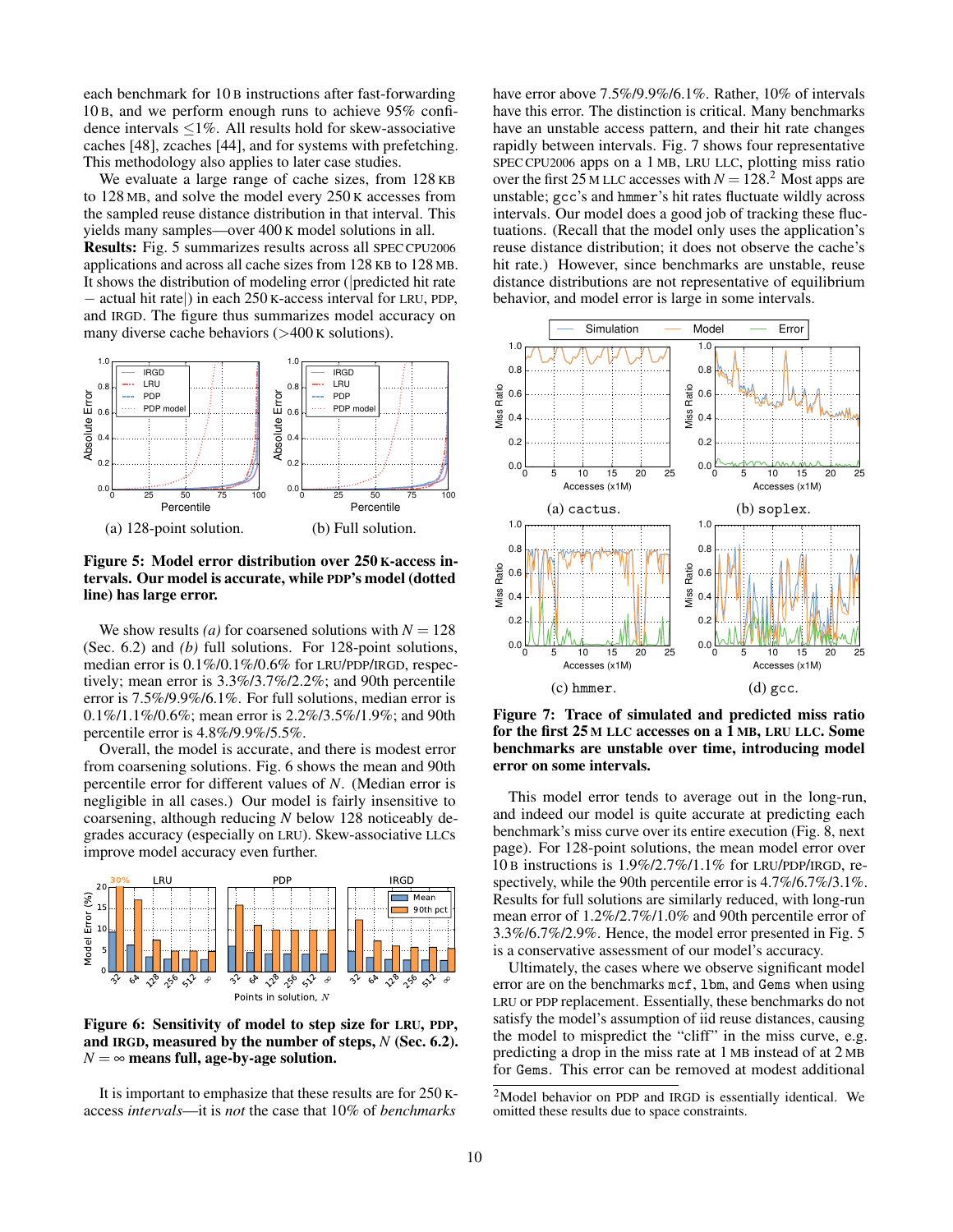<span id="page-10-1"></span>

Figure 8: Simulated and predicted miss ratio over 10 B instructions vs. LRU LLC size. Our model is accurate over the entire execution of each benchmark.

complexity by breaking accesses into multiple classes, as described in our technical report [\[4\]](#page-11-44). Other than these cases, we find that the model is accurate across the vast majority of benchmarks and cache sizes. The model's accuracy thus compares well with prior modeling work on LRU [\[47\]](#page-11-20). We find that in practice the model is accurate and useful at predicting cache behavior, as we now illustrate in a case study.

# <span id="page-10-0"></span>9. CASE STUDY: CACHE PARTITIONING

In this section, we show how to apply the model to improve shared cache performance with high-performance replacement policies. Recall from [Sec. 2.4](#page-2-2) that partitioning has many benefits: improving shared cache performance [\[41\]](#page-11-6), quality of service [\[26\]](#page-11-9), fairness [\[40\]](#page-11-8), security [\[39\]](#page-11-10), etc.

Partitioning algorithms use each application's *miss curve* to size partitions. Miss curves allow the partitioning algorithm to choose sizes that minimize misses. (The optimal solution is NP-complete, but good approximations exist [\[3,](#page-11-4) [37,](#page-11-5) [41\]](#page-11-6).)

In principle, cache partitioning is complementary to highperformance cache replacement: cache partitioning allocates capacity among applications, and the replacement policy then maximizes each application's hit rate on its partition. However, cache partitioning is only effective when miss curves are available—otherwise, software cannot predict the effect of different partition sizes, and therefore cannot size them to achieve system objectives [\[5\]](#page-11-1).

Our model resolves this conflict, enabling many optimizations on systems with high-performance replacement policies. It can model high-performance replacement policies at arbitrary cache sizes, and thus predicts the replacement policy's miss curve. These miss curves are given to the partitioning algorithm, which can then choose partition sizes that maximize performance (or achieve other objectives).

Methodology: We evaluate the performance of a shared

<span id="page-10-2"></span>

Figure 9: Speedup for 100 random mixes of SPEC CPU2006 apps. Our model enables partitioning of IRGD, improving performance over the state-of-the-art.

4 MB LLC on a 4-core system running 100 random mixes of SPEC CPU2006 applications. We use a fixed-work methodology, similar to FIESTA [\[21\]](#page-11-55), with each application fast-forwarded 20 B instructions and run for at least 1 B instructions. We only use the first 1 B instructions of execution to compare performance. This case study thus represents over 400 billion instructions of real programs.

We compare five schemes: *(i)* unpartitioned LRU, *(ii)* a representative thread-aware high-performance policy (TA-DRRIP [\[23\]](#page-11-33)), LRU with utility-based cache partitioning [\[41\]](#page-11-6) and *(iii)* hardware LRU monitors (UCP+UMON) or *(iv)* our model (UCP+Model LRU), and *(v)* a high-performance policy (IRGD) with utility-based cache partitioning (UCP+Model IRGD) and our model.

Both UCP schemes partition the cache every 100 M cycles using 16-point miss curves per application. For UCP, this means a 16-way utility monitor, which adds small hardware overheads [\[41\]](#page-11-6). For UCP+IRGD, this means 16 model solutions. Multiple sizes can be solved independently, so a vectorized implementation can produce a full miss curve in 1.4 Mcycles (using 32-bit floating-point values and 256-bit vectors), imposing a 0.6% runtime overhead.

Results: [Fig. 9](#page-10-2) shows the distribution of weighted and harmonic speedup over the 100 mixes [\[18\]](#page-11-56), normalized to unpartitioned LRU. TA-DRRIP and UCP+UMON both outperform the LRU baseline respectively by 4.5% on gmean weighted speedup, and by 2.4%/3.4% on gmean harmonic speedup.

Meanwhile, UCP+Model LRU improves performance gmean weighted speedup by 6.5% and gmean harmonic speedup by 5.1%, outperforming the hardware monitor. We conjecture this is because conflict misses affect UMON accuracy with small partitions, while our model does not suffer this effect.

Finally, UCP+Model IRGD improves by gmean weighted speedup by 10.2% and and gmean harmonic speedup by 6.1%. Our model combines the single-stream benefits of high-performance cache replacement and the shared-cache benefits of partitioning, outperforming the state-of-the-art. These results show that our model is general-purpose, but performs as well as an specialized monitor on LRU.

In a technical report [\[4\]](#page-11-44), we present a further case study that uses the model to improve IRGD's performance.

#### 10. CONCLUSION

We have presented a cache model for modern LLCs with high-performance replacement policies. Our model is motivated by observations of modern cache architecture that allow